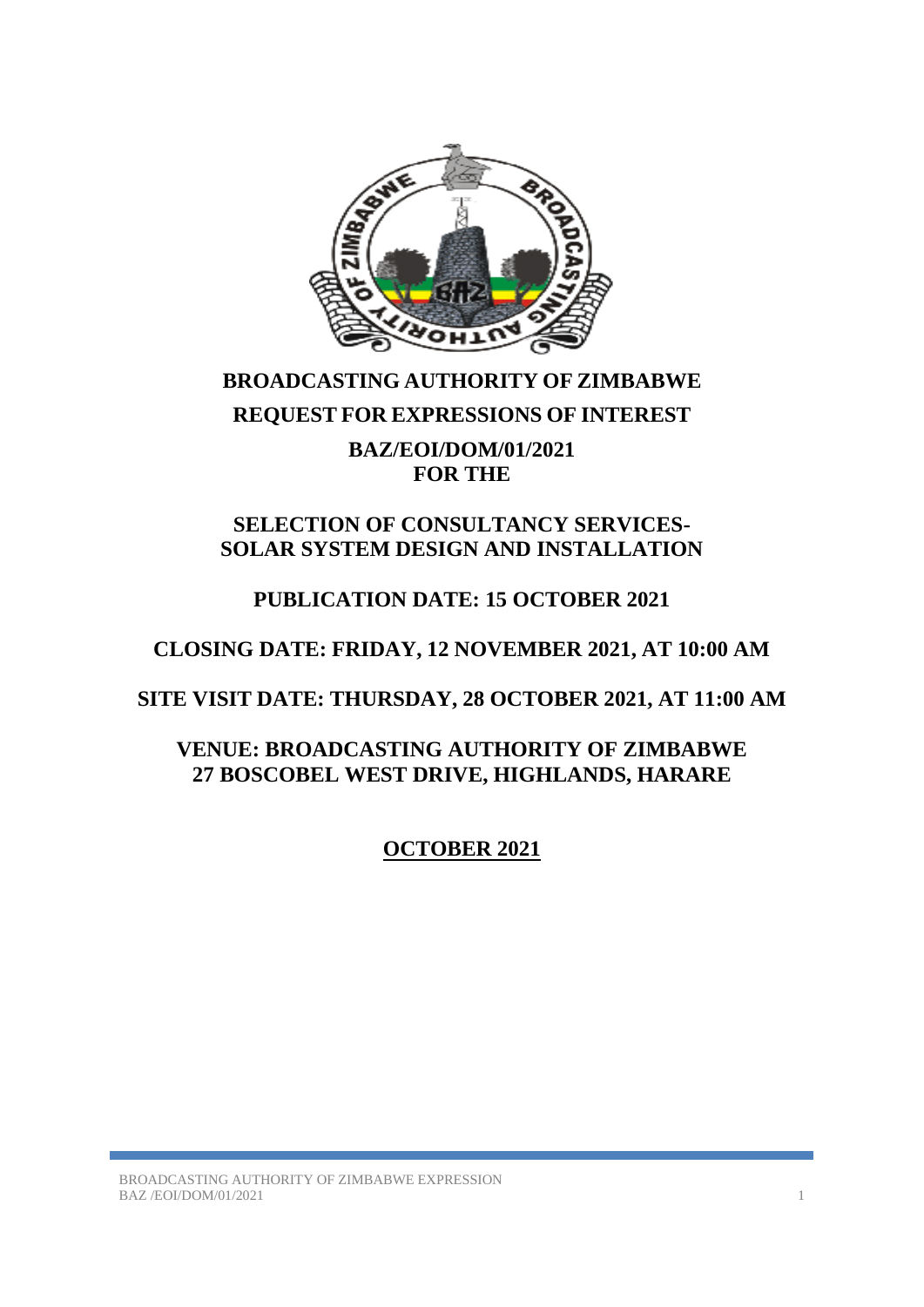#### **REQUEST FOR EXPRESSIONS OF INTEREST FOR PROVISION OF CONSULTING SERVICES (Firms Selection)**

### REQUEST FOR EXPRESSION OF INTEREST FOR PROVISION OF CONSULTANCY, SERVICES FOR DESIGN, SUPPLY, DELIVERY, AND INSTALLATION OF SOLAR SYSTEM

### **Proposal Reference number; BAZ/EOI/DOM/01/2021**

Required for expression of interest for provision of consultancy services for the design, Supply, installation, configuration, and installation of Solar System for Broadcasting Authority of Zimbabwe.

The Broadcasting Authority of Zimbabwe wishes to engage a consulting firm/ Contractor for the **DESIGN, SUPPLY AND INSTALLATION,OF SOLAR SYSTEM.**

The focus of the Authority is to design and install solar system suitable to power Broadcasting Authority of Zimbabwe.

Broadcasting Authority of Zimbabwe invites eligible/qualified and interested service providers/contractors of solar system design and installation to express their interest in providing the Authority with an efficient, cost effective and reliable Solar system that is compliant with internationally acceptable best practices, standards, and regulatory requirements.

The Agency invites eligible contractors/ consulting firms ("Consultants") to indicate their interest in providing the services. Interested contractors/Consultants should provide information demonstrating that they have the capacity, required qualifications, relevant skills and experience to provide the services. The contractor/Consultant must show appreciation of the Public Procurement and Disposal of Public Assets Act (PPDPA Act).

### **The Proposed system must:**

- Cover the Authority's power problems in case electricity (ZESA) is not available
- Provide back-up facility of electricity

The following **MANDATORY** documents should be submitted together with the EOI.

- 1. Company profile and proof of company registration showing CR14, CR6 & Certificate of Incorporation.
- 2. Valid Tax Clearance
- 3. Valid NSSA
- **4.** Current PRAZ registration **solar panels and accessories, spares and accessories— (Goods Category G/S/004) or installation, repair and maintenance of electrical equipment, generators, power back- up, equipment and miscellaneous electrical repair works— (Service Category S/I/002),**
- 5. Solar system Certifications signed by the Engineer. For example, Certifications to be done by a certified Engineer registered with Engineering council of Zimbabwe should be attached.
- 6. Signed joint venture agreement if there is any partnership with international or local vendors.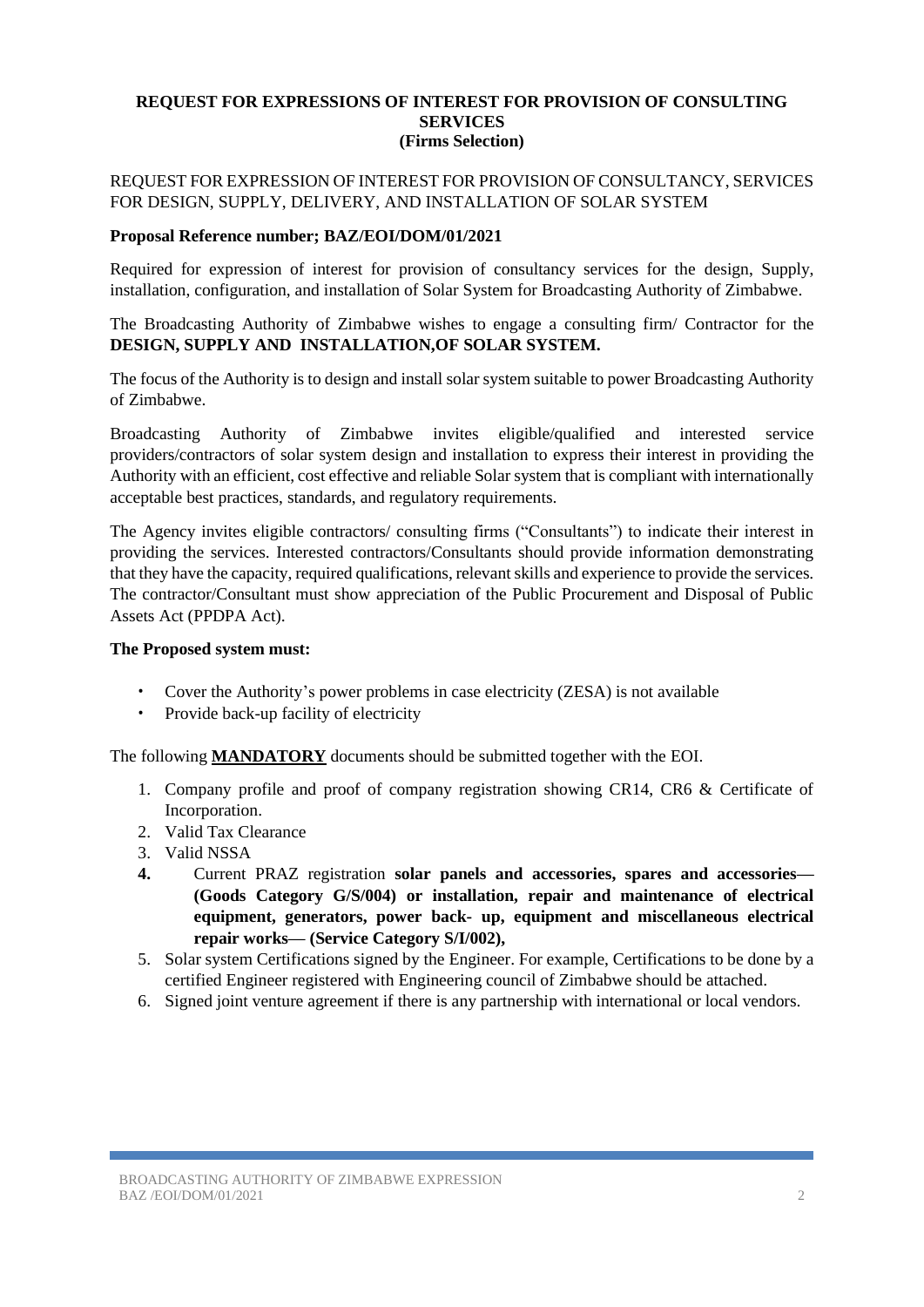### **EVALUATION/ SHORTLISTING CRITERIA**

| PRE-QUALIFICATION                                        | <b>Document Proof</b>                                                                                                                                                                                                                                                                                                            | <b>Weighting</b>                                                                                                                                                                                                                                                                                              |
|----------------------------------------------------------|----------------------------------------------------------------------------------------------------------------------------------------------------------------------------------------------------------------------------------------------------------------------------------------------------------------------------------|---------------------------------------------------------------------------------------------------------------------------------------------------------------------------------------------------------------------------------------------------------------------------------------------------------------|
| <b>CRITERIA</b>                                          |                                                                                                                                                                                                                                                                                                                                  |                                                                                                                                                                                                                                                                                                               |
| <b>SOLAR SYSTEM</b><br><b>DESIGN</b>                     | The solution should power all BAZ critical<br>electrical appliances and connections including,<br>offices and borehole                                                                                                                                                                                                           | 35 MARKS<br><b>Type of SOLAR SYSTEM</b><br>DESIGN OF SOLAR SYSTEM (10 marks)<br>DESIGN OF BATTERY SET UP (10 marks)<br><b>CONNECTION WITH EXISTING POWER (10 marks)</b><br>DRAWING WITH CONNECTED SYSTEM TOGATHER WITH SOLAR,<br><b>BATTERY AND INVETOR (5 marks)</b>                                         |
| Availability of appropriate<br>2.<br>skills among staff. | CVs of personnel showing such experience.<br>Experience as Engineer or Techician, in at least<br>five $(5)$ years contracts within the last five $(5)$<br>years, that have been successfully and<br>substantially completed and that are similar to<br>the proposed solar system.<br>Related ERP Certifications for individuals. | 30 MARKS<br>2 Qualified engineers and technicains (5 marks)<br>3 Qualified engineers and technicains (10 Marks)<br>Qualified engineers and technicains (15 Marks)<br>Qualified engineers and technicains (20 Marks)<br>6 Qualified engineers and technicains above (30 marks)<br>Only with 5 years and above. |
| Current reference sites.<br>$\mathcal{E}$                | Singed reference letters required. These can be<br>provided by the entities where you have<br>successfully designed and installed Solar system<br>in Zimbabwe.                                                                                                                                                                   | <b>10 MARKS FOR ALL REFERENCES</b><br>At least three zimbabwean references for design for solar system (5 marks)<br>At least three and above Local references for installations for solar sytem (5 marks)                                                                                                     |
| <b>Registration with</b><br>4.<br>regulatory bodies      | Registration with engineering council of<br>Zimbabwe and Zimbabwe regulatory Authority<br>of Zimbabwe or equivalent                                                                                                                                                                                                              | 25 MARKS<br>Registration with engineering council of Zimbabwe or equivalent (10 marks)<br>Provide proof<br>Registration with Zimbabwe regulatory Authority of Zimbabwe (15 marks)<br>Zimbabwe regulatory Authority of Zimbabwe                                                                                |
| <b>TOTAL</b>                                             |                                                                                                                                                                                                                                                                                                                                  | 100 marks                                                                                                                                                                                                                                                                                                     |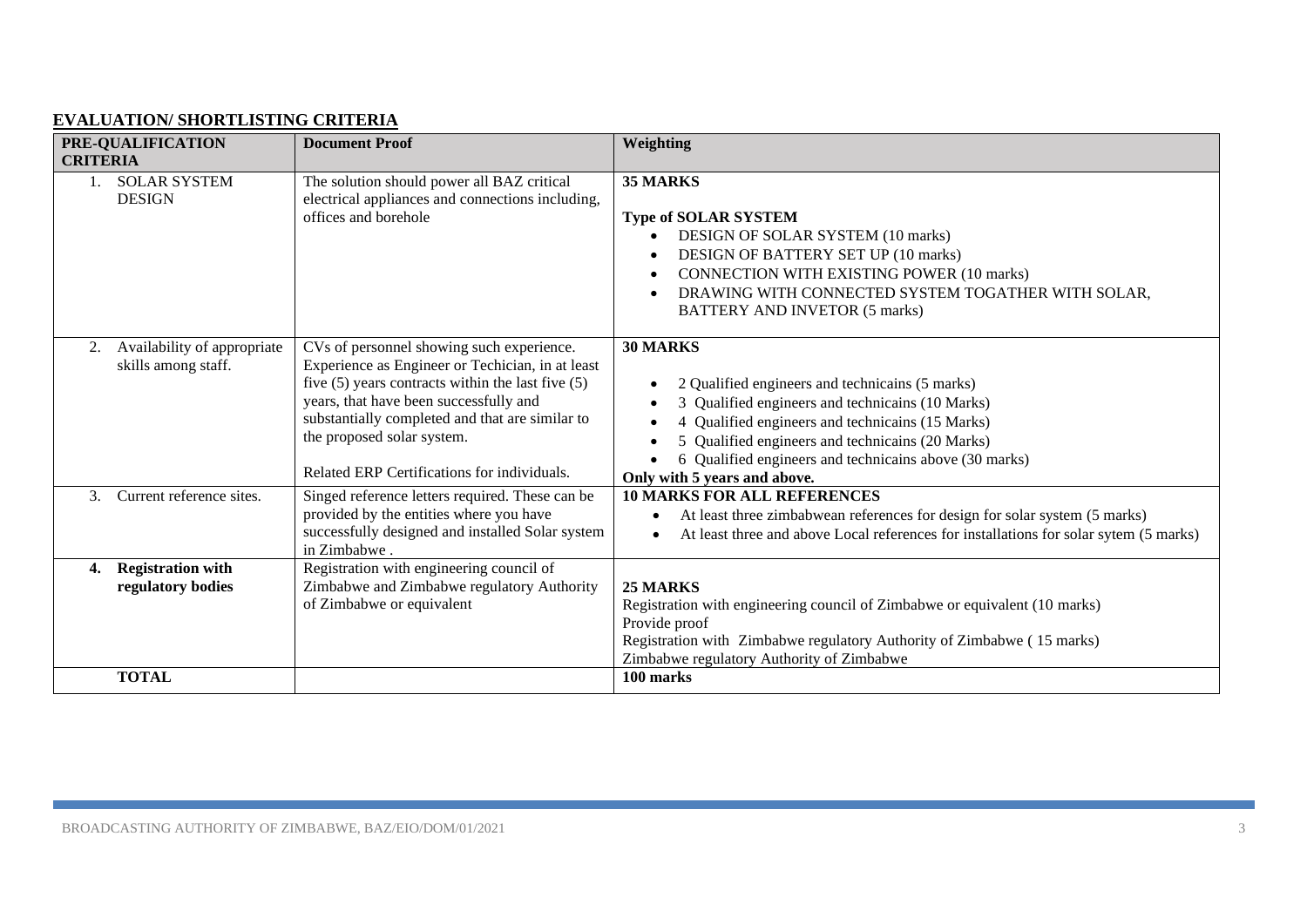The minimum technical qualifying score required to pass the selection /evaluation is **70 points and Only three to six contractors/ service providers** will be selected according to ranking of marks.

Short-listed Consultants will be invited to submit their proposals on a separate document based on the standard Request for Proposals for the selection of Consultancy services. Participation is open to Zimbabwean bidders only.

The method of selection will be Quality and Cost Based Selection.

The expression of Interest should be presented and clearly marked as follows:

| <b>CHECKLIST</b> |                                                                                                            | <b>SUBMISSION</b> |
|------------------|------------------------------------------------------------------------------------------------------------|-------------------|
| i.               | Company profile and proof of company registration showing CR14/CR2, CR6<br>& Certificate of Incorporation. |                   |
| ii.              | Valid Tax Clearance                                                                                        |                   |
| iii.             | Valid NSSA                                                                                                 |                   |
| iv.              | <b>Current PRAZ registration</b>                                                                           |                   |
| V.               | Zimbabwe Energy Regulatory Authority (ZERA) certified/registered<br>provided evidence)                     |                   |
| vi.              | Signed joint venture agreement if there is any partnership with international<br>or local vendors.         |                   |
| vii.             | Registration with Engineering Council of Zimbabwe (provide evidence)                                       |                   |
| viii.            | Availability of appropriate skills among staff                                                             |                   |
| ix.              | Current reference sites.                                                                                   |                   |

### **Clarification**

Clarification of the bidding document may be requested in writing by any Bidder before Thursday 28 October 2021 and will be attended on the site visit date , and should be sent to The Accounting Officer , Broadcasting Authority of Zimbabwe in writing or email to [procurement@baz.co.zw/matthias@baz.co.zw](mailto:procurement@baz.co.zw/matthias@baz.co.zw)

#### **Submission**

**Bids should be hand delivered at the Broadcasting Authority of Zimbabwe reception in sealed envelopes, endorsed on the outside with the ADVERTISED TENDER NUMBER, description, closing date and time as indicated. All submissions must be addressed to: Accounting Officer, Broadcasting Authority of Zimbabwe, 27 Boscobel Drive West, Highlands, Harare, Zimbabwe."**

**STRICTLY No Online or email submissions.**